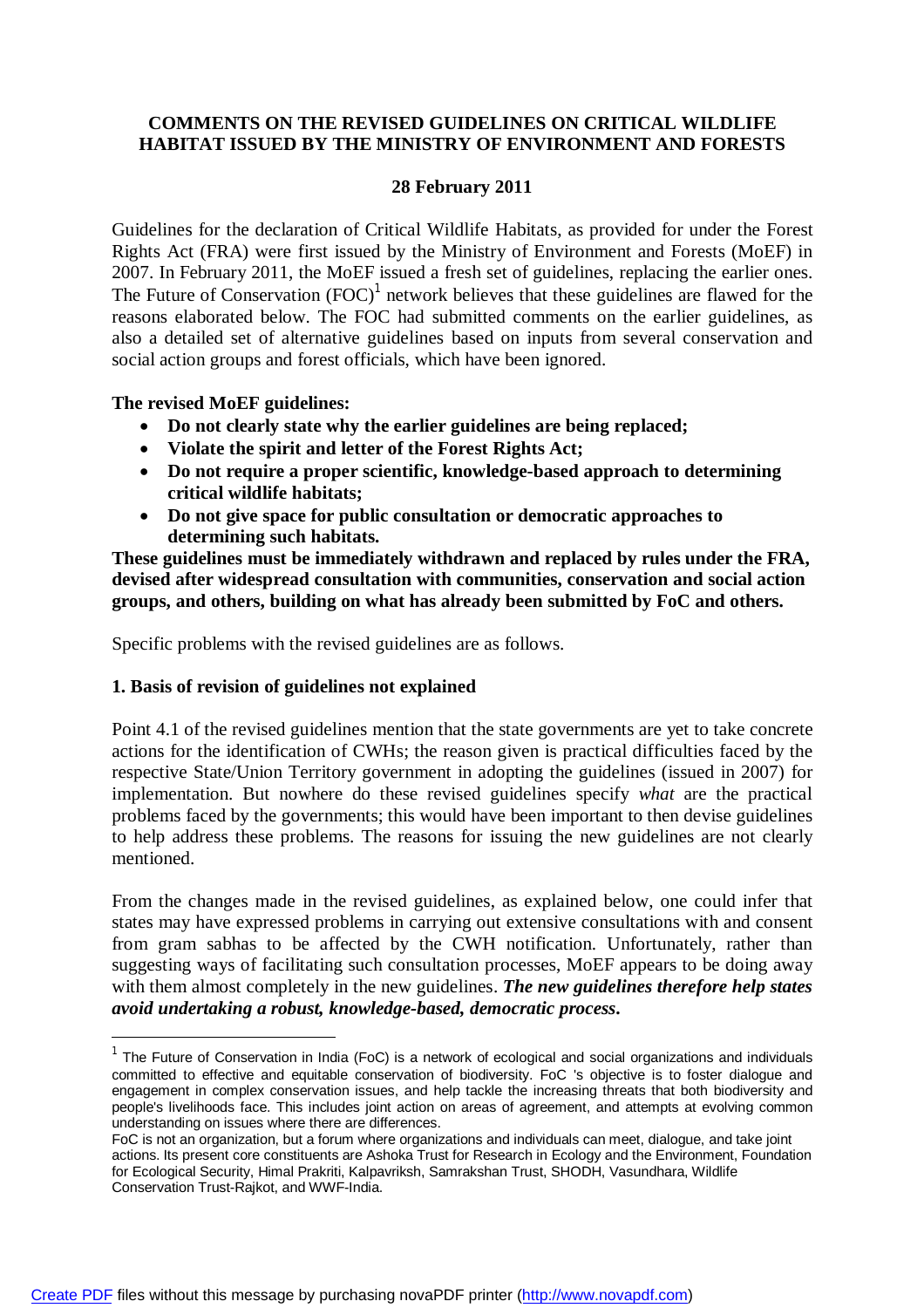### **2. Interference in the authority of the nodal agency**

Point 1.2 of the revised guidelines mention that while the nodal ministry for FRA is the Ministry of Tribal Affairs (MoTA), but that with respect to Section 2 (b) and Section 4, the MoEF is the nodal Ministry. This is incorrect; sections 2 (b) and 4 (2) do provide certain role for the MoEF in the process for declaration of CWH, but do not mandate the MoEF to be the nodal agency. This point is not merely semantic, but could lead to the impression that MoEF is free to act on its own with regard to these sections of the Act. In fact section 2 (b) provides that the determination and notification of CWH by MoEF is to be carried out after open process of consultation by an Expert committee, which includes experts from the locality appointed by that Government wherein a representative of the MoTA shall also be included. So the determination and notification of CWH involve MoEF, an Expert committee appointed by the state government with a representative of MoTA, and gram sabha/local communities. Further Rule 10 under FRA provides that the SLMC shall monitor resettlement under sub-section (2) of section 4 of the Act. The 2007 guidelines also mentioned in point no 1 (a) that the state government shall initiate the process for notification of a critical wildlife habitat by submitting an application on a case by case basis, to the MoEF, under intimation to the nodal agency under the said Act.

### **3. Ambiguity and confusion in terms used; doing away with consultation during identification/determination of CWH**

The revised guidelines read along with press release issued by the MoEF on  $14<sup>th</sup>$  February 2011 use terms which are not mentioned in the Act, and create confusion. While section 2 (b) of the Act mentions *determination and notification* (the 2007 guidelines also used notification), the revised guidelines use the terms *identification and declaration*. *Whereas the Act clearly requires consultation for the determination (mentioned in the 2007 guidelines as identification), the revised guidelines have done away with this***.** The revised guidelines read along with the Minister's clarification provide for two separate procedures for the process of identification and the process of notification.

The identification of CWHs is now to be carried out by the Park Manager/DFO in consultation with the local scientific institution in a time bound manner. *This process does*  not involve consultations with local communities, which was mandated in the 2007 *guidelines.* Only once the proposal for CWH has gone from the DFO to the Chief Wildlife Warden, will the Expert Committee hold consultations. The guidelines do not prescribe the terms of reference for the expert committee and consultation and leave it to the State/UT government to prescribe such terms (see 5.6.4) which could lead to widely varying practices by states. *Most important, it leaves no space for the gram sabhas and local communities to be involved in the process of determination of CWH, and leaves no scope for including local knowledge on forest and wildlife while determining the CWH*. Moreover it is in contradiction of the objective of the FRA which recognizes and empowers the authority of the gram sabhas/local communities.

### **4. Recognition of forest rights is compromised**

Recognition of forest rights, once again, is not stressed upon in the guidelines, but is fleetingly mentioned as footnote in annexure 2. The revised guidelines and the clarifications issued by the Minister confuse and contradict the requirement of completion of recognition of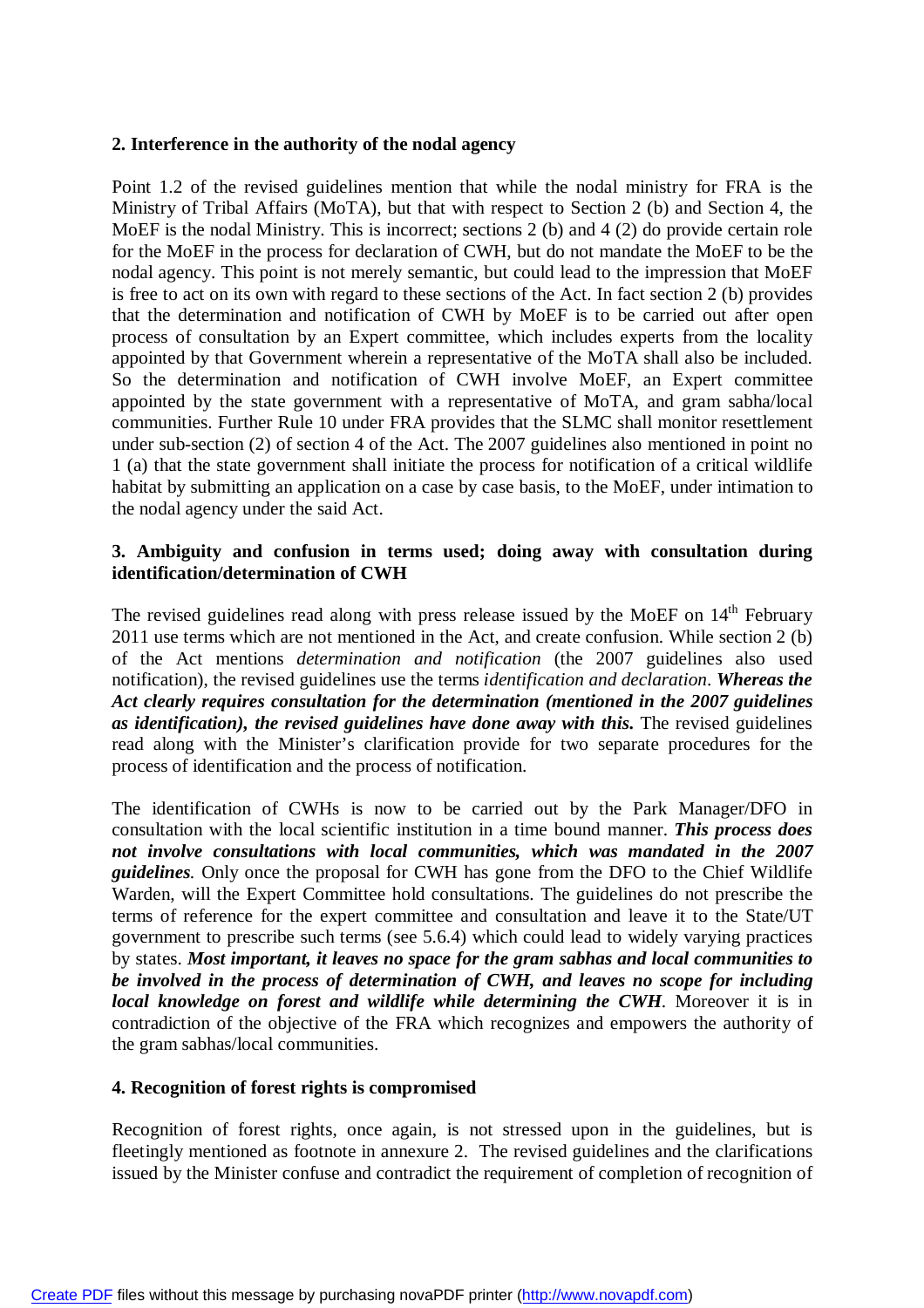rights . This problem is exacerbated by the requirement for CWHs to be identified and proposals sent by the DFO to the Chief Wildlife Warden within 75 days of the guidelines being communicated. In almost all protected areas, the process of FRA has hardly begun, much less nearing completion, as reported recently by the MoEF-MoTA Committee on the FRA (see [https://sites.google.com/site/fracommittee/\).](https://sites.google.com/site/fracommittee/).) This is especially so with regard to Community Forest Resource rights, which take time to map, claim, and vest. Inevitably, in many PAs, this will lead to the FRA process being undermined or short-circuited, as state governments will scramble to try to finish it. It is very likely that state governments will give completion certificates to MoEF if asked, but given widespread experience with how such certificates are readily given without the required basis, there is no guarantee whatsoever that they will be genuine. Nor does MoEF have the wherewithal to check their authenticity, as is evident from the way in which 'development' projects have been given forest clearance even in areas where the FRA process has not been completed, simply on the basis of state government statements.

# **5. Space for co-existence is artificially constrained**

Point 2.4 of the revised guidelines stresses upon the requirement for establishing that activities or impact of the presence of holders of rights upon wild animals or wildlife habitats is sufficient to cause irreversible damage and threaten the species/habitats.

Point 2.5 refers to section 4 (2)(c) of the Act, requiring State governments to satisfy themselves that other reasonable options, such as co-existence are not available. It is to be noted that whereas section 4 (2)(c) of the FRA mentions "*the state govt has concluded*", the explanation in the guidelines states "*the state govt satisfies itself"*. This explanation is incorrect and limits the scope of the provision. The former means the state government has to mandatorily follow a process to determine the availability of other reasonable options, such as coexistence; the latter gives the meaning that it is just a routine administrative procedure to be ensured by the state government.

### **6. Identification of Critical Wildlife Habitats is unscientific and ad hoc**

In point 5 of the revised guidelines, the suggested procedure for identification of CWHs has a number of additional gaps or improprieties, for example, it suggests an impractical timeline ignoring the fact that such scientific and objective assessments, on a case by case basis, demand quality time and information. Importantly the requirement of scientific basis is missing in the new guidelines, and no methods for scientific identification or determination are prescribed. In any case, six months is a completely arbitrary and unrealistic time frame, in the case of most PAs where crucial baseline information on most species is not available or weak, where DFOs are already burdened with existing responsibilities, and in situations where independent expertise is rarely accessed by the Forest Department. The revised guidelines once again reflect the ad hoc approach adopted by the MoEF in implementing the FRA particularly in case of the protected areas. In fact the provisions for determination and identification of CWH under FRA seek to correct the ad hoc-ism and arbitrariness that has characterised wildlife management, but the revised guidelines are not in consonance with these objectives.

### **7. Consultations and relocation issues**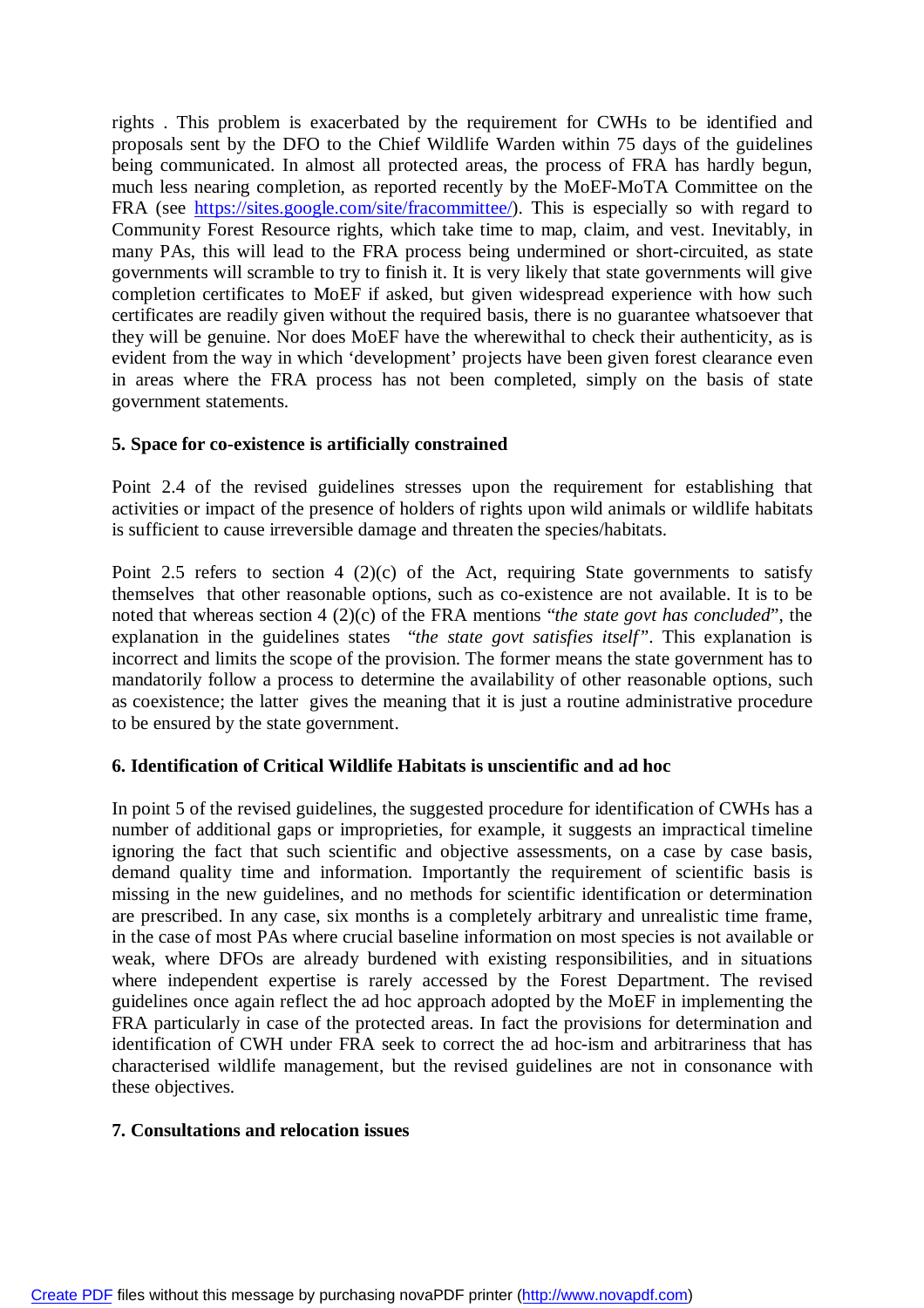Points 5.6 and 5.7 of the revised guidelines provide for consultation and rehabilitation procedure. 5.6.2 mandates the CWLW to direct the Expert Committees to initiate the consultation process, while he/she forwards the CWH proposal to the MoEF. Point 5.7.1/2 mentions that the expert committee during the consultation would explicitly explain the 2 options presently being followed by the MoEF for rehabilitation (i.e. payment of entire package or carrying out relocation).

The 2007 guidelines specified the consultation process to include hearings, public notice, scope for gram sabha to invite additional experts, and sharing of descriptions, details, data provided in the application to MoEF which was to include information on the status of FRA. However the present guidelines mention that the consultation process would require the expert committee to only share the details of the rehabilitation package, and sensitization on the benefits of the rehabilitation package.

From this it appears that the objective of the consultation is not to inform local communities about the facts regarding CWH and FRA, but to sensitize the affected communities about the rehabilitation package. So the guideline is weighed heavily towards relocation, and does not give equal weightage to the recognition of rights and the possibilities of co-existence, which is required by the law.

Regarding the proposal for relocation the revised guidelines requires park managers to prepare a financial outlay plan based on options "as agreed to by the families. *The proposals may also be forwarded even if only a few families accept the proposal for rehabilitation."* (emphasis added)

This legitimizes an unfortunate ground reality in many cases, where similar proposals in case of relocation from tiger reserves are opposed by the majority of the village community and the gram sabha, yet are carried out. There are instances where gram sabha's decisions are ignored and relocations have been forced on the families.

The reports of the MoEF-MoTA Committee on the FRA, from its field visits to Simlipal Tiger Reserve in Odisha and Sariska Tiger Reserve in Rajasthan, observe that relocation of villages has taken place without recognition of forest rights and has not been on voluntary terms, but carried out under coerction of threat by the authorities. Similar reports have been sent to MoEF from other reserves also.

### **8. Clarification issued by the Minister creates more confusion**

Point 2 of the Minister's clarification note states that identification of the CWHs is only after settling the rights of tribals and OTFDs, *but the revised guidelines do not mention this*. Point 3 states that consultation means consent, which is confusing, because it can be interpreted to mean that any form of consultation carried out would automatically mean that consent has been obtained. Point 4 mentions that the CWHs be declared only with the voluntary consent of the affected people, but if the aforementioned interpretation is taken, this could mean mere consultation. If the Minister intended it differently, he should have worded the clarification more clearly, explicitly stating that 'consultation' *requires* the consent of the gram sabha.

# **9. Possible implications of the revised guidelines**